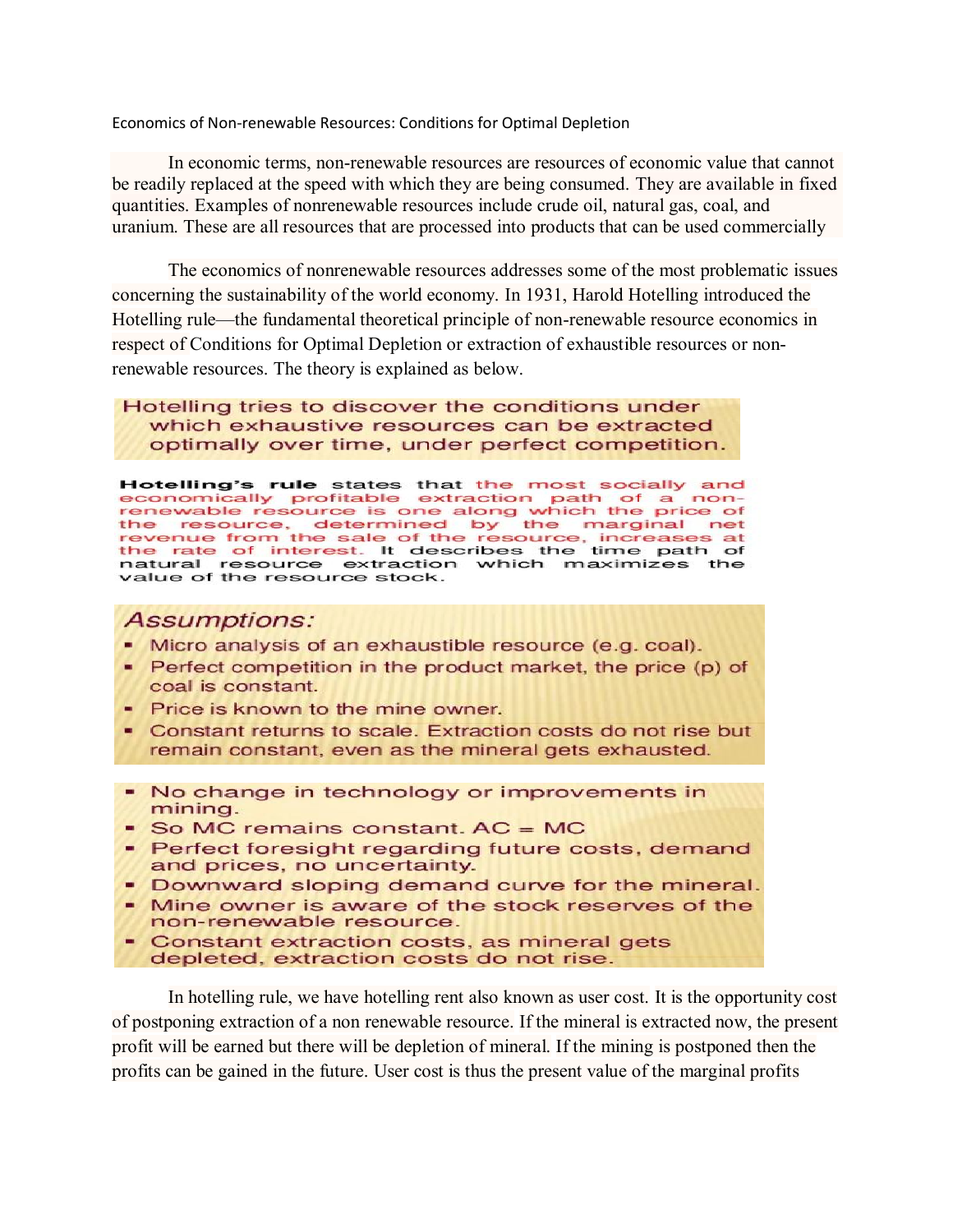from selling the resource at a future time. This gives the future amount expected from a resource when the mining is done in future rather than doing it now.

In hotelling rule there are conditions for optimal depletion of the exhaustible resource .These conditions are:

1. In Perfect competitive market , equilibrium exists when the price is equal to marginal cost.

2. In the case of non renewable resource, the price equals Augmented user cost (AUC) and equals to marginal cost (MC) plus User cost. Symbolically: P= AUC+U

3. Postponing extraction of the resource for the future involves preference of time.

4. The future price should exceed present price of extraction to provide compensation for the loss of present earnings resulting from conservation



Diagrammatic illustration of the model:

#### When to postpone extraction:

- **Extraction leads to exhaustion of the resource, if**  $MC = P$  rule is followed in perfect competition.
- Mine owner expects resource price may rise in future due to resource scarcity,
- The minimum amount of expected increase in price in future =  $(P1 - P0) = (UC)$ .
- $\blacksquare$  In the diagram P1 > P0, the difference is UC, i.e.  $P1 = P0 + UC.$
- . If future P1> P0, then the mine owner will be prepared to postpone resource extraction.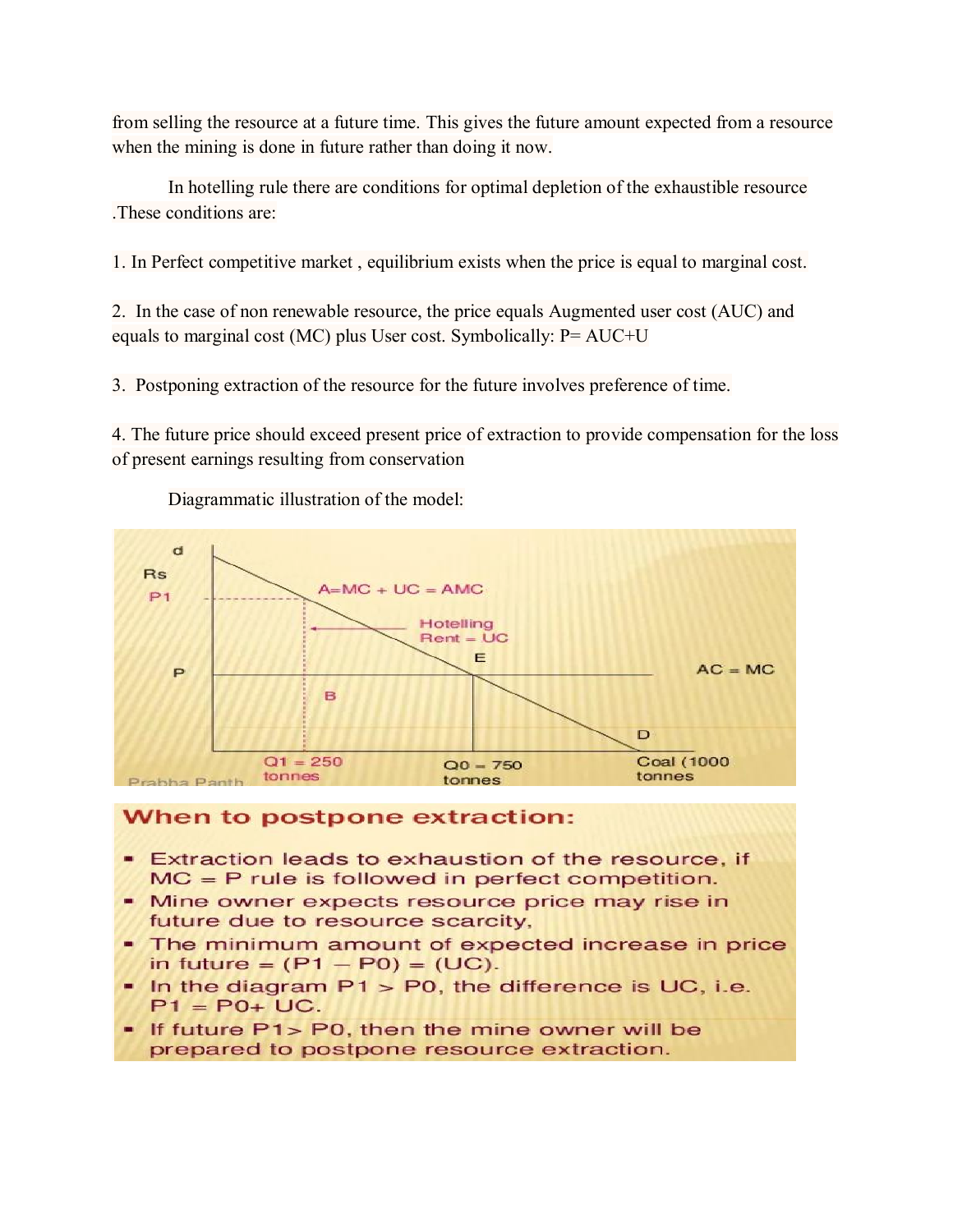### **Time Preference or NPV:**

- Postponing extraction, means postponing earning of profits,
- Waiting for the future earnings involves loss of interest on present earnings.,
- Therefore the future expected profit has to be discounted by the rate of interest.
- Miner compares present earnings at the given price, with the discounted earnings overtime, to decide whether to extract now or in the future.

## **Example**

- Two time periods: T0 and T1.
- Total reserve of non-renewable resource is 100 tonnes.
- Present price (P0) of the resource is Rs.20.
- $MC = AC = Rs. 20$
- Rate of discount is 10%
- By what rate should future price P1 increase to postpone extraction?

# **Example**

- . Two time periods: T0 and T1.
- Total reserve of non-renewable resource is 100 tonnes.
- Present price (P0) of the resource is Rs.20.
- $MC = AC = Rs. 20$
- Rate of discount is 10%
- By what rate should future price P1 increase to postpone extraction?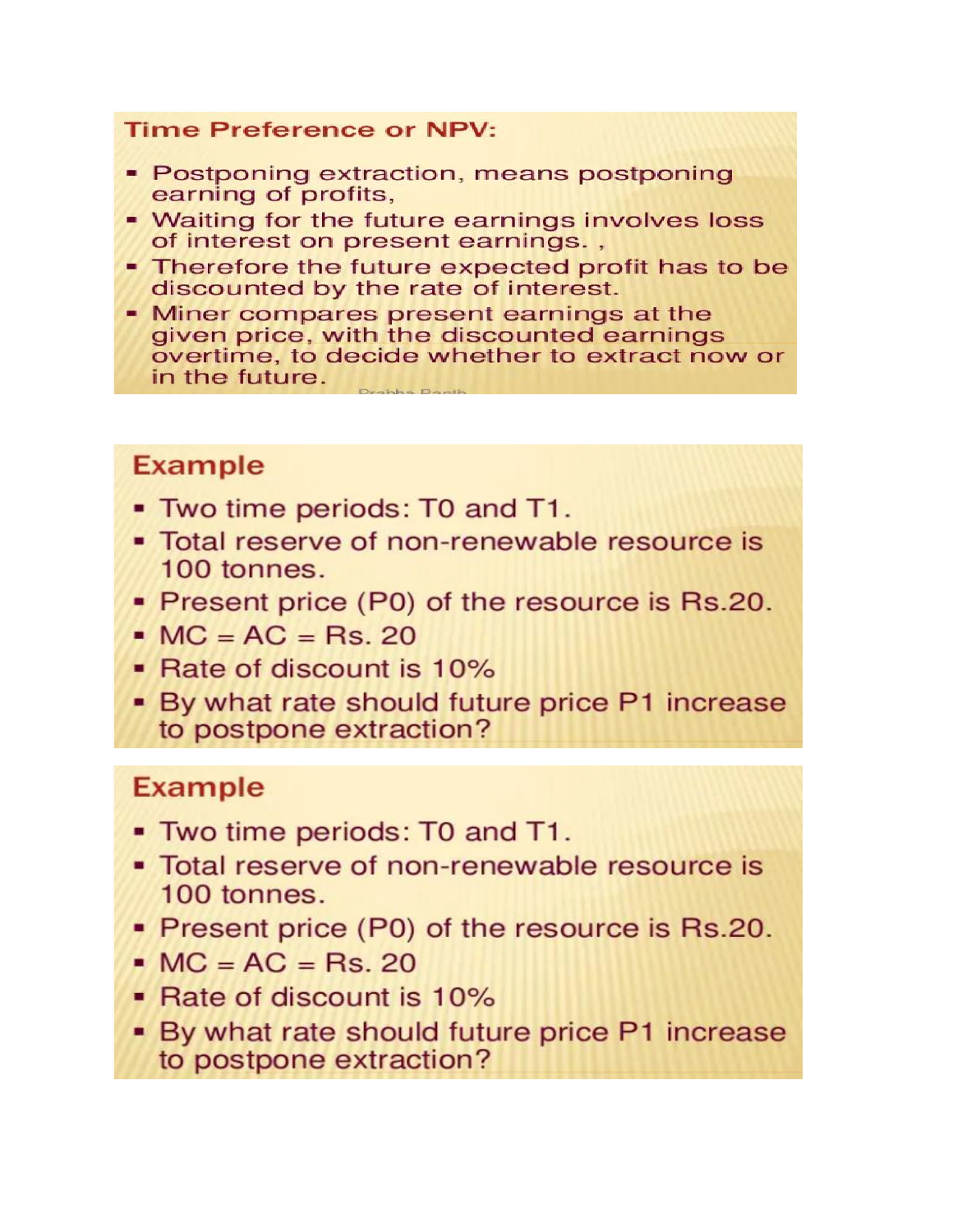### **Conditions for Resource Conservation:**

1) The expected future price P1, should be equal to **Augmented Marginal Cost:** 

 $P1 = AMC = (MC + UC)$ 

2) Future price P1 should exceed the present price P0 by the rate of discount:

 $P1 = P0(1+r)$ 

- If P0  $(1+r)$  < P1 the mine owner will prefer to extract now.
- If P0  $(1+r) \geq P1$  he will prefer to postpone extraction.

### **Discounted Future Price:**

In our example  $p1 = p0(1+r) = Rs.20(1+0.1)$  $=$  Rs.22.

So future price has to increase by Rs.2

The mine owner equates present earnings with discounted future earnings:

 $POQ0 = (P1Q1)/(1+r)$ 

- $\text{-}$  1st year earnings = Rs.20  $\times$  30t = Rs.600
- 2nd Time period earnings =  $Rs.22 \times 30t =$ **Rs.660**
- Discounting by the rate of interest of  $10\%$  =  $Rs.660/1.1 = Rs.600$
- This satisfies the NPV rule that P0Q0 =  $(P1Q1)/(1+r)$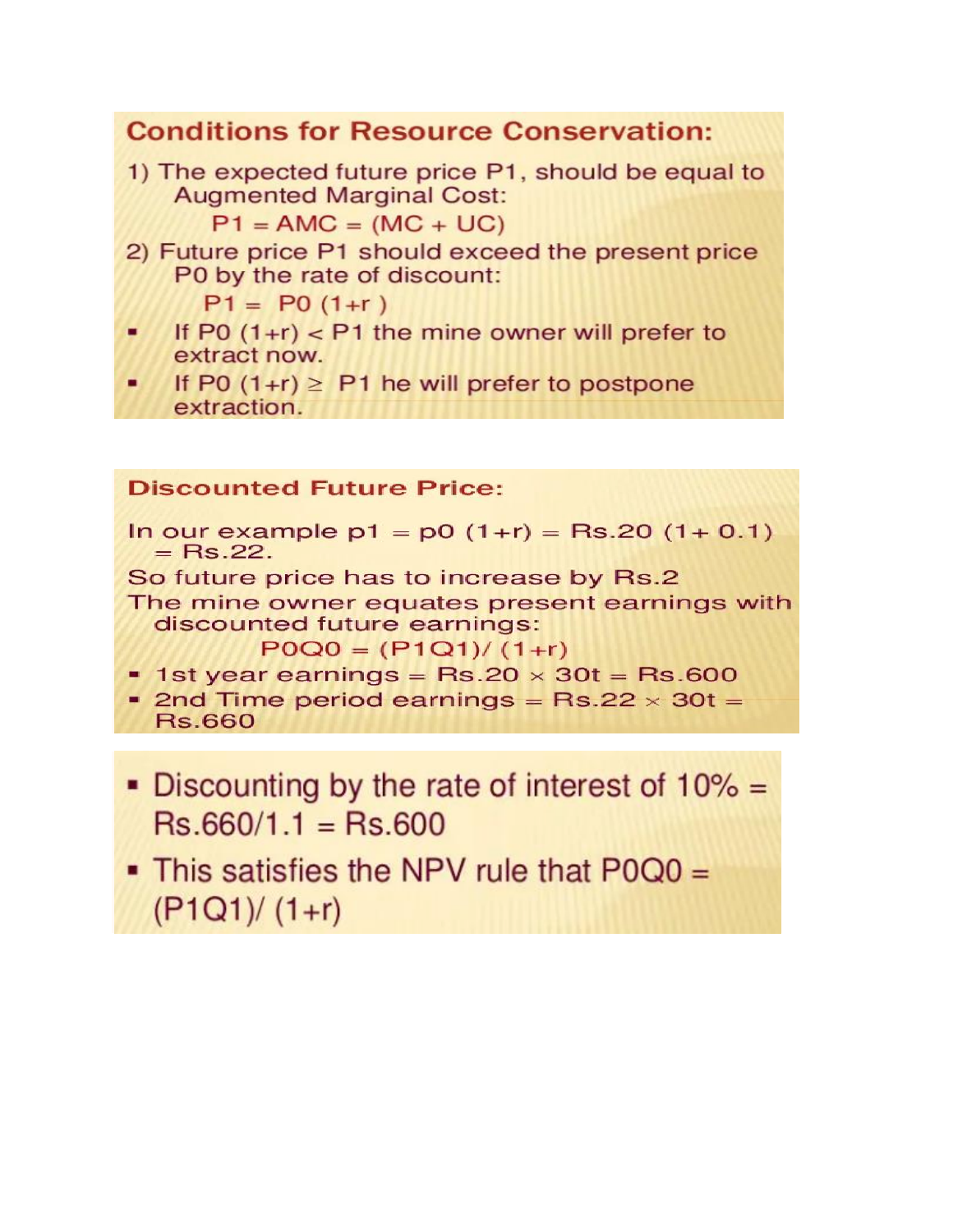**Hotelling's Fundamental Equation or Rule:** "The optimum path of depletion of a nonrenewable resource is decided by the expected rise in future price at least by the rate of discount or interest."

- Along the optimal path of depletion of a nonrenewable resource:
- The marginal net price, which is identical to the resource or Hotelling rent, should increase at the rate of discount.
- . If the initial price is too high, there will be too much conservation in early years and a part of the resource stock will be left in the ground.
- . If, on the other hand, PO is too low, there is overexploitation, and the resource stock will be depleted too early.
- Along the optimal path of depletion of a nonrenewable resource:
- . The marginal net price, which is identical to the resource or Hotelling rent, should increase at the rate of discount.
- . If the initial price is too high, there will be too much conservation in early years and a part of the resource stock will be left in the ground.
- . If, on the other hand, PO is too low, there is overexploitation, and the resource stock will be depleted too early.